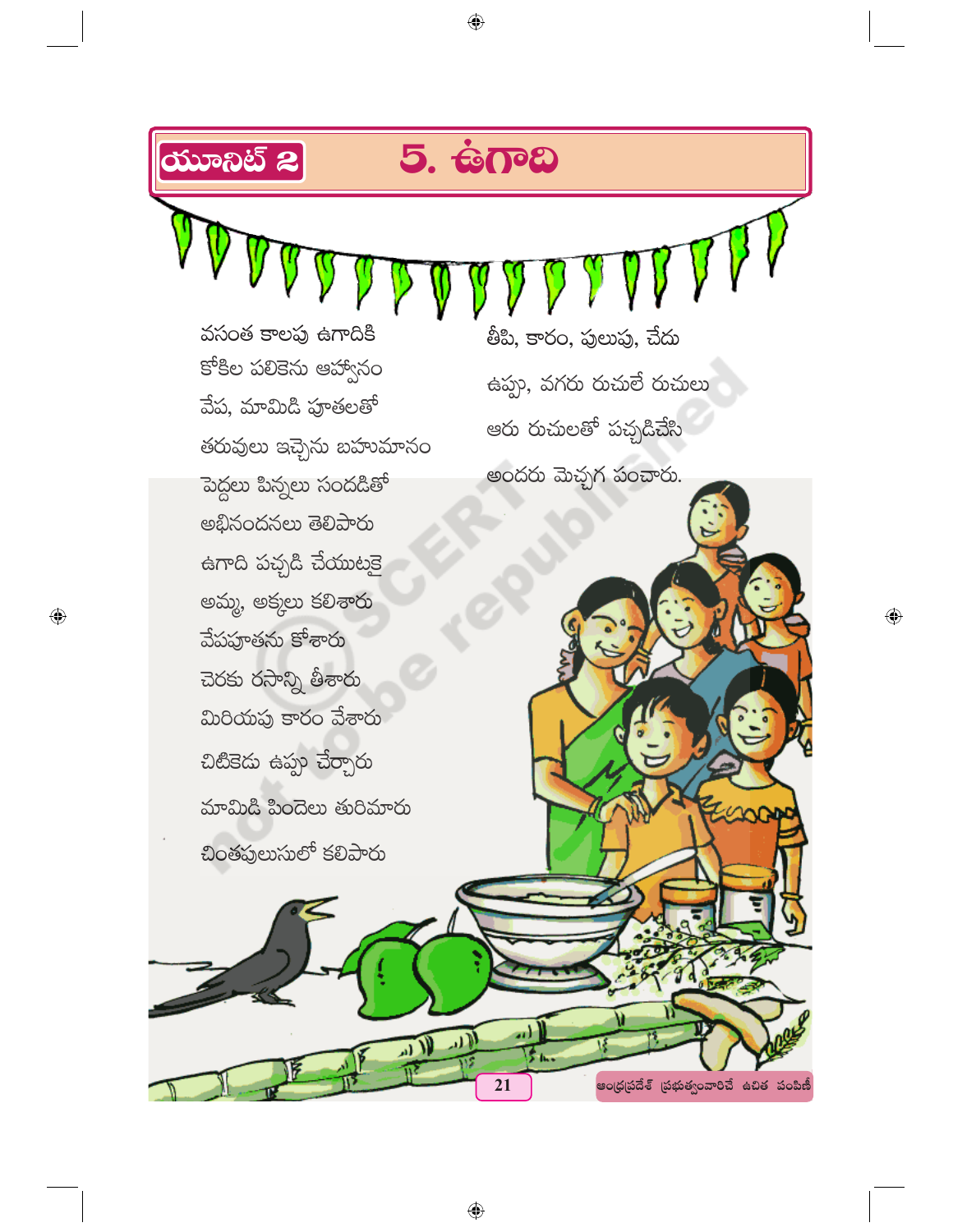

 $\bigoplus$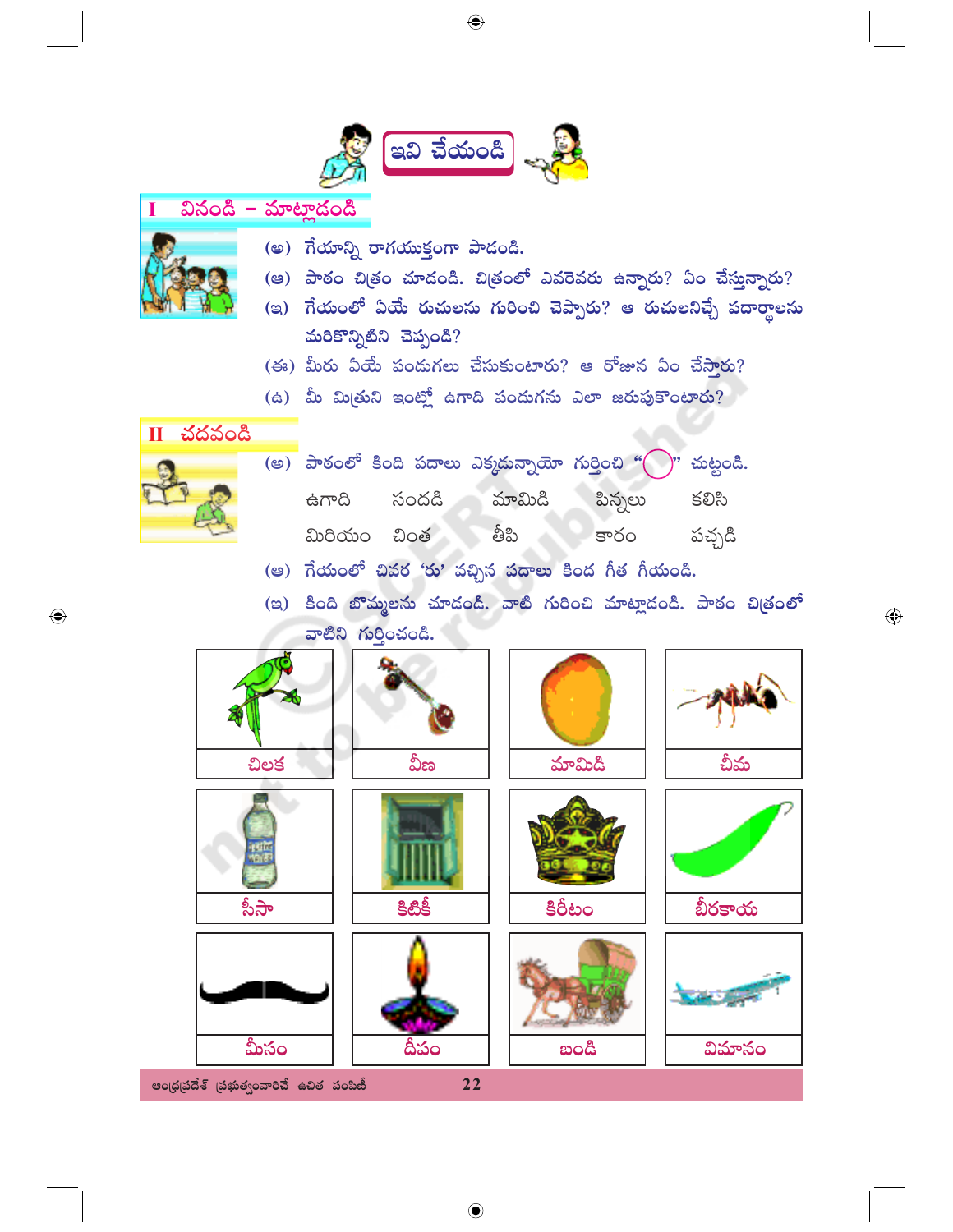| (ఈ) కింది పదాలను చదవండి గీత గీసిన అక్షరాల తేదాను గమనించండి. |  |  |  |  |  |  |
|-------------------------------------------------------------|--|--|--|--|--|--|
|-------------------------------------------------------------|--|--|--|--|--|--|

- గీత చీమ విమల చిలక 'ఇ' అనే ధ్వని ఉన్న అక్షరం ఏది? 'ఈ' అనే ధ్వని ఉన్న అక్షరం ఏది?
- <u>'ి ' ఉం</u>టే 'ఇ' చేర్చి చదవాలి.
- ' <sup>ક</sup> ' ఉంటే 'ఈ' చేర్చి చదవాలి.

(ఉ) కింది అక్షరాలమధ్య తేదాను గమనిస్తూ చదవండి. వీటితో ఏర్పడే పదాలు చెప్పండి. వాటిని ఉపయోగించి వాక్యాలు చెప్పండి.

|    | అ             | $\mathfrak{B}$ | $\mathfrak{S}_3$           |                              | $\checkmark$ | ø                          | Š                                                    |
|----|---------------|----------------|----------------------------|------------------------------|--------------|----------------------------|------------------------------------------------------|
|    | $\mathcal{L}$ | 9              | $\boldsymbol{\mathcal{S}}$ |                              | ಐ            | ವಿ                         | వీ                                                   |
|    | $\leq$        | $\mathbf{g}$   | <b>S</b>                   |                              | మ            | ವಿ                         | మీ                                                   |
|    | ឥ             | $\delta$       | ຄໍ                         |                              | య            | $\infty$                   | $\infty$                                             |
|    | చ             | చి             | ္သ                         |                              | ర            | $\delta$                   | $\delta$                                             |
|    | ಜ             | ಜಿ             | జీ                         |                              | ల            | లి                         | စ်                                                   |
|    | ಟ             | ඪ              | టీ                         |                              | వ            | ವಿ                         | వీ                                                   |
|    | డ             | <b>&amp;</b>   | డీ                         |                              | $\delta$     | ಕಿ                         | စွဲ                                                  |
|    | త             | ತಿ             | စ္မ်                       |                              | ష            | ಷಿ                         | ಷ್ಷಿ                                                 |
|    | ద             | $\delta$       | $\delta$                   |                              | స            | $\boldsymbol{\mathcal{S}}$ | ప్రీ                                                 |
|    | వ             | $\infty$       | $\delta$                   |                              | హ            | ಳಿ                         | ప్రీ                                                 |
|    | ప             | ಪಿ             | ప్రీ                       |                              | ళ            | ಳಿ                         | ల్ధి                                                 |
| ىچ |               |                |                            | ఉదా: చీమ – చీమ చాలా చిన్నది. |              |                            |                                                      |
|    |               |                |                            | సీత గీతను కలిసింది.          |              |                            |                                                      |
|    |               |                |                            | 23                           |              |                            | $300\times100$ $75$ $80\times100$ $70$ $80\times100$ |

 $\bigoplus$ 

A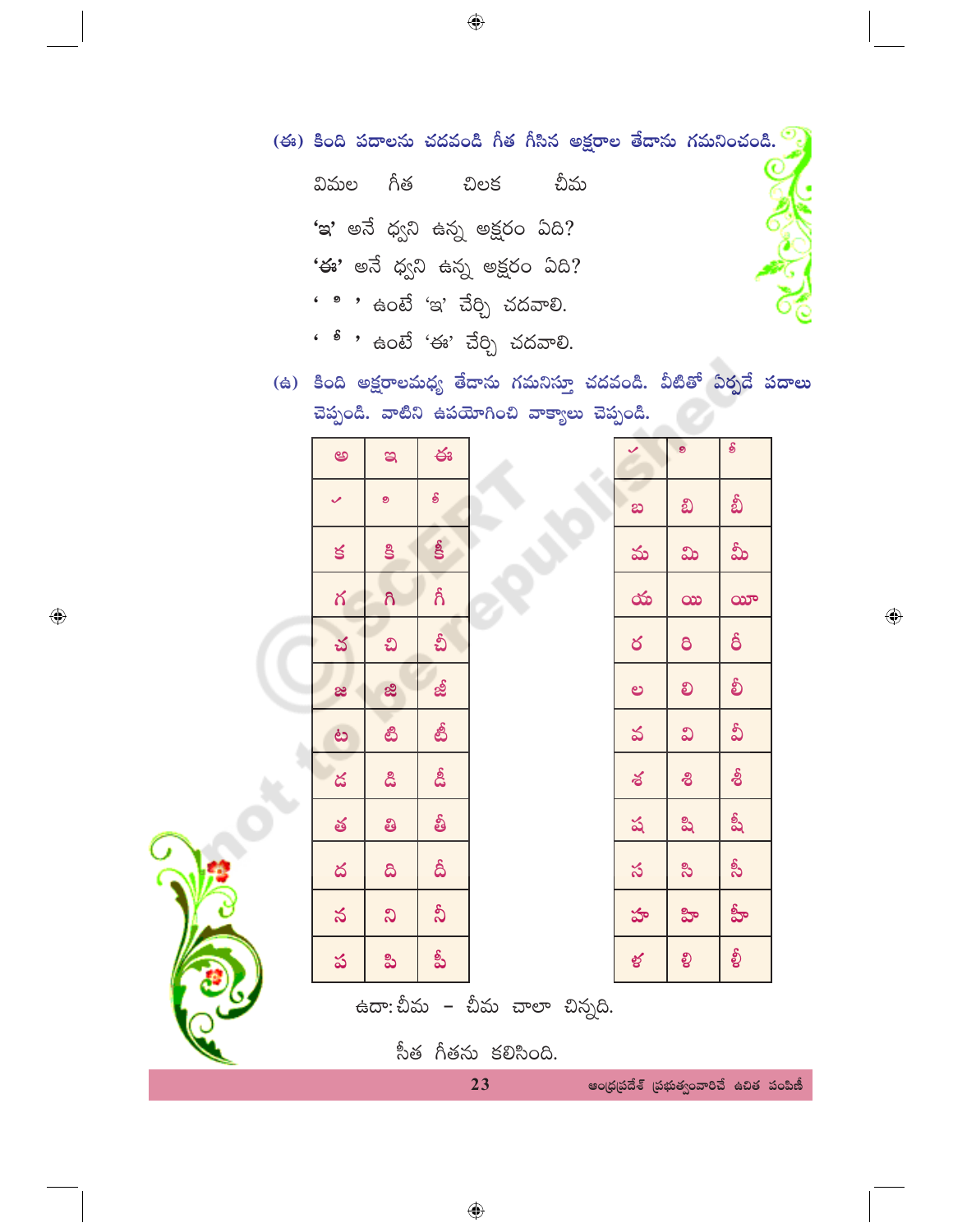

|  |                         |  | (ఊ) కింది పదాలలో గీత గీసిన అక్షరాల తేదాను గమనిస్తూ చదవండి. |  |
|--|-------------------------|--|------------------------------------------------------------|--|
|  |                         |  | గిలక గీత గాలి లీల చిలక చీమ విమల్వీణ                        |  |
|  |                         |  | పిలక పీట దారి లారీ కిటికీ కీటకం నింగి నీద                  |  |
|  |                         |  | గిరిజ రీటా సినిమా్ససా మిరప మీగడ పిడి పీక                   |  |
|  | దివిటీ దీపం కాకి కీరదోస |  |                                                            |  |

## (2) కింది పదాలను, వాక్యాలను ధారాకంగా చదవండి.

| ಬದಿ  | బీర      | ತಿಲ    | తీగ        | విమల    | వీణపాట |
|------|----------|--------|------------|---------|--------|
| గడి  | సీత      | మనీష   | బీరతీగ     | දීඪීජ   | విలవిల |
| తడి  | ప్రీత    | వినీల  | వీరవనిత    | AOS     | బిరబిర |
| జాడీ | నీతి     | గిరీశం | దీపావళి    | చిలక    | చిటపట  |
| బావి | దీవి     | సమీపం  | గాలిపటం    | నీరజ    | కిలకిల |
| ರಾಗಿ | పీక      | సంగీతం | జీడిమామిడి | పాలసీసా | ಮಿಲಮಿಲ |
| కాకి | బ్రీక్రా | జీవితం | ఖాళ్రీజాగా |         |        |

గిలకబావిమీద రామచిలక ఉంది. ಗಿತ ಸಿನಿಮ್ <mark>ನ</mark>ಾಟ ಬಾಗ್ ವಾದಿಂದಿ. వాణి వీణ మీటింది. శివ పంటికింద రాయి పడింది.



 $\bigoplus$ 



(ఏ) సరైన పదాలను కలిపి చదవండి – రాయండి. స్టీస్రా` ఉదా: సీసా పగిలింది. *<u>Donoa</u>*. ಎಗಿರಿಂದಿ రాణి పాట పగిలింది కాగితం ಅರಿವಿಂದಿ గాలిపటం ಎಂಪಿಸ್ ఆంధ్రప్రదేశ్ (పభుత్వంవారిచే ఉచిత పంపిణీ 24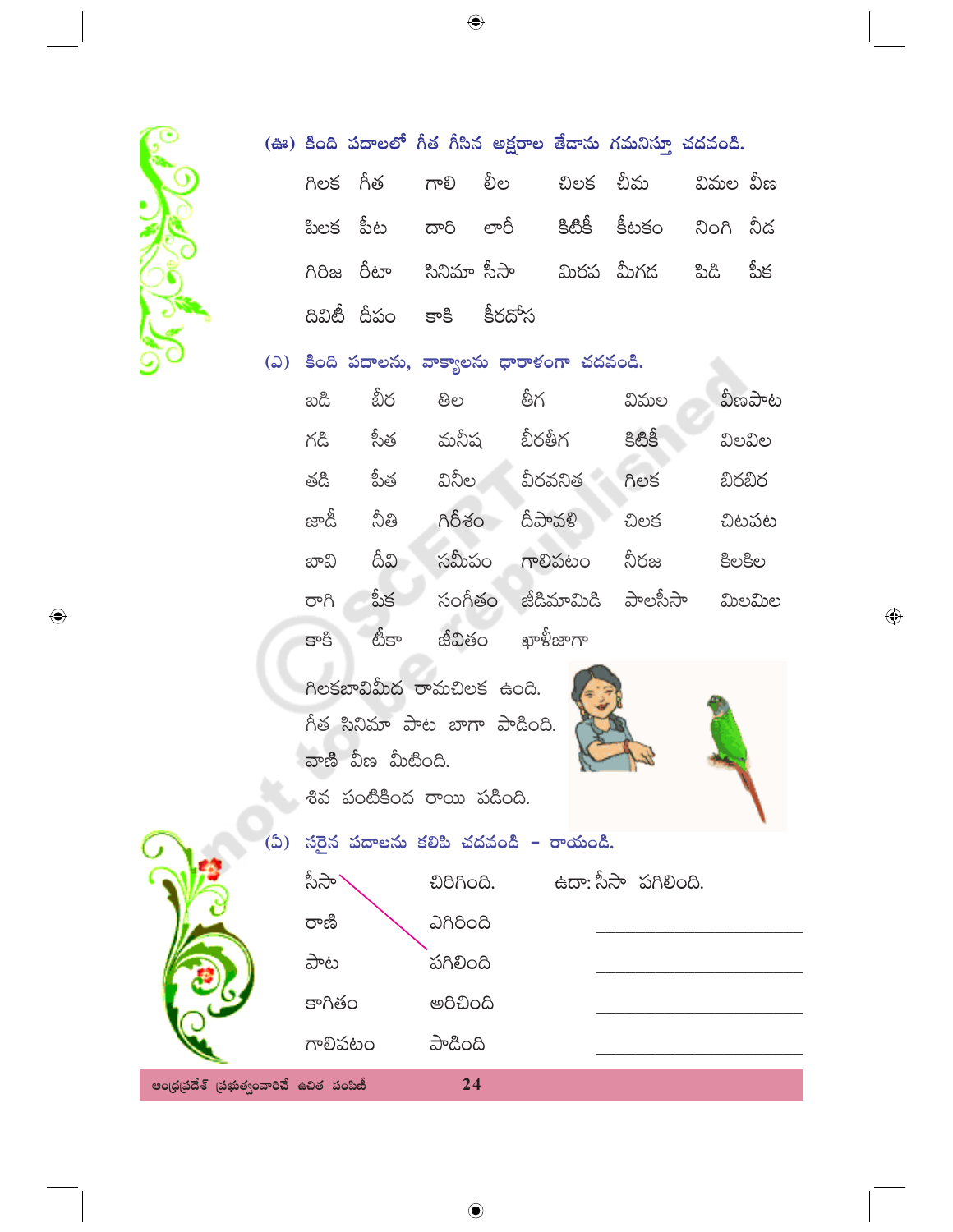

| $\checkmark$ | $\leq$ | ్చ | ಜ | ಿಟ | ど |  | త $ \, 8 \,   \, 5 \,   \, 3 \,   \, 2$ |  | $ \! $ మ $ \! $ రు $ \! $ ల |  | వ $ \delta $ | $ \H \rtimes  \H \rtimes $ | $\infty$ | ళ్ల |
|--------------|--------|----|---|----|---|--|-----------------------------------------|--|-----------------------------|--|--------------|----------------------------|----------|-----|
| ್ರ           | ర్తి   |    |   |    |   |  |                                         |  |                             |  |              |                            |          |     |
| ్త           | ర్షి   |    |   |    |   |  |                                         |  |                             |  |              |                            |          |     |

(ఆ) కింది వాక్యాలను గీతలలో అందంగా రాయండి.

- సంగీత బడికి బిరబిర నడిచింది بالمستحدث والمستحدث ---------

 $\bigoplus$ 

## (ఇ) కింది గళ్లలోని అక్షరాలతో పదాలు రాయండి.

 $\bigoplus$ 

| చీ | g  | మ  | ష    | $\delta$ |    | తడి   |                                         |  |
|----|----|----|------|----------|----|-------|-----------------------------------------|--|
| త  | ඪ  | డి | డ    | ಟ        |    | ప్రీత |                                         |  |
| నం | -8 | δ  | ದಿ   | జీ       |    |       |                                         |  |
| దీ | పం | ష  | ప్రీ | $\leq$   |    |       |                                         |  |
| గ  | ವಿ | ಣ  | ವಿ   | మ        |    |       |                                         |  |
|    |    |    |      |          | 25 |       | ఆంధ్రప్రదేశ్ (పభుత్వంవారిచే ఉచిత పంపిణీ |  |

 $\bigoplus$